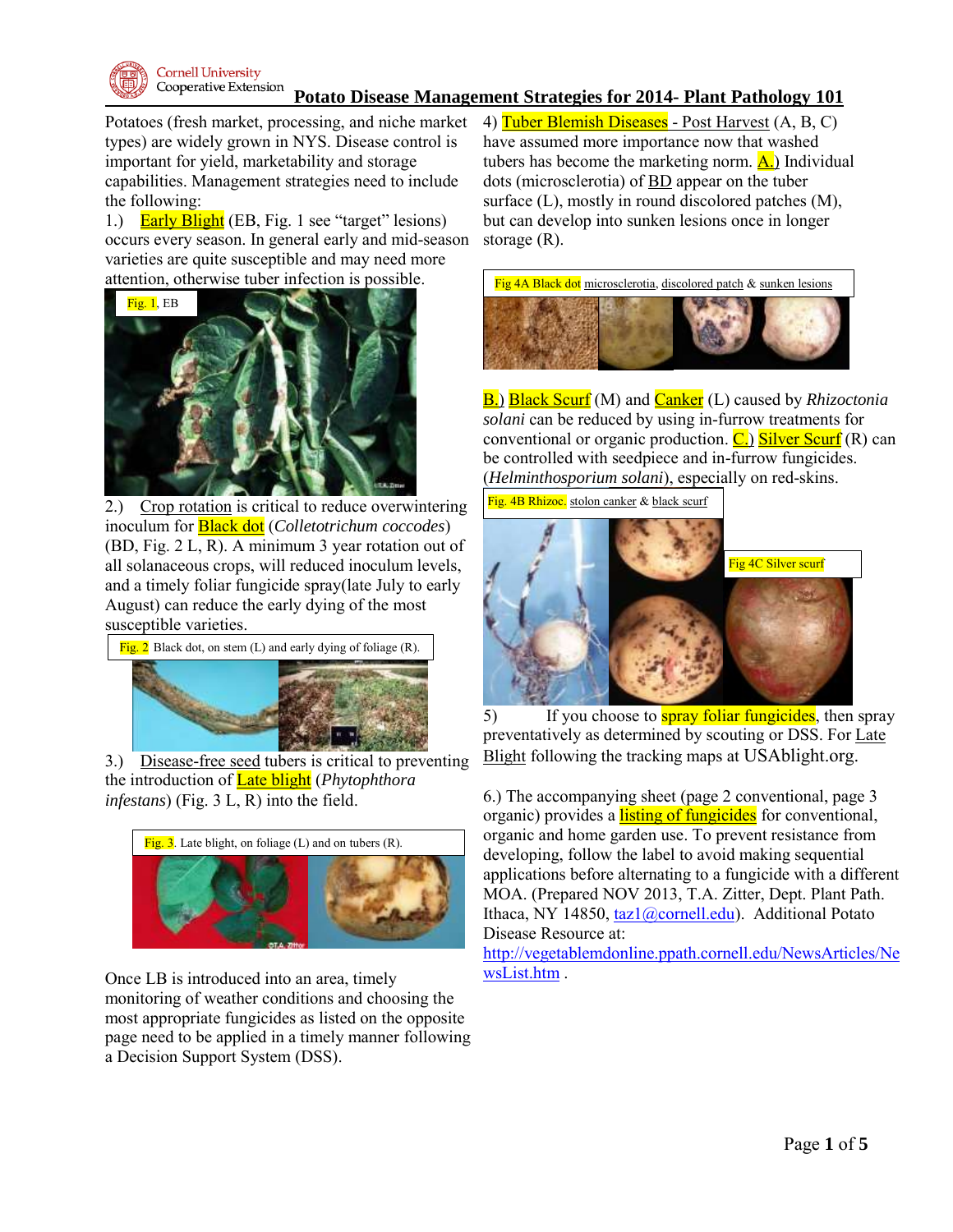|                                                      | Partial Listing of Conventional Potato Fungicides for Selected Diseases - T.A. Zitter NOV 2013 |                                                                                                                                                                                                                                        |       |              |                |                         |                                    |           |                             |                      |                     |             |                         |          |             |                    |              |              |                         |                                 |                                                                                                   |
|------------------------------------------------------|------------------------------------------------------------------------------------------------|----------------------------------------------------------------------------------------------------------------------------------------------------------------------------------------------------------------------------------------|-------|--------------|----------------|-------------------------|------------------------------------|-----------|-----------------------------|----------------------|---------------------|-------------|-------------------------|----------|-------------|--------------------|--------------|--------------|-------------------------|---------------------------------|---------------------------------------------------------------------------------------------------|
|                                                      |                                                                                                | <b>Fungicide Information</b>                                                                                                                                                                                                           |       |              |                |                         | <b>Tuberborne</b><br><b>Foliar</b> |           |                             |                      |                     |             |                         |          |             |                    |              |              |                         | Comments below are to assist in |                                                                                                   |
|                                                      |                                                                                                | Fungicides if UNDERLINED, are registered in NYS. <sup>*</sup> Restricted for use by<br>certified applicator. OLP = other label products exist; See complete OMRI at -<br>http://vegetablemdonline.ppath.cornell.edu/NewsArticles/OMRI. |       |              |                |                         | coccodes                           | zoctonic  | om.Scab/Pow.Scab=Streptomyc | FusariumDryRot-F.spp | P.i.                |             |                         | solani   | coccode     | solani             | alternata    | cinerea      |                         |                                 | the appropriate use of these<br>products. Read the label for<br>ates, uses and specific diseases. |
| B<br><b>Cornell University</b><br><b>Trade Names</b> | <b>MOA</b><br>Code                                                                             | <b>Common Name</b>                                                                                                                                                                                                                     | Ises  | Activity     | REI (hrs.)     | HI (Days)               | å<br>lack                          | kScf/Cank | Spongospora                 |                      | ate Blt. Tuber Blt- | eak-Pythium | inkRot-P.erythroseptica | Scurf-H. | lack Dot-C. | Blight-A.<br>Early | own spot-A.  | Gray Mold-B. | ate Blight-P. infestans | MhtMld-                         | <b>Cornell University</b><br>Cooperative Extension<br>omments                                     |
| <b>Protectants - Conventional, Organic, Home</b>     |                                                                                                |                                                                                                                                                                                                                                        |       |              |                |                         |                                    |           |                             |                      |                     |             |                         |          |             |                    |              |              |                         |                                 |                                                                                                   |
| C Bravo WS or OLP                                    | M <sub>5</sub>                                                                                 | chlorothalonil                                                                                                                                                                                                                         | F     | C            | 12             |                         |                                    |           |                             |                      | P                   |             |                         |          | G.          | G                  |              | G            | G.                      |                                 | Alone or TM partner.                                                                              |
| C Dithane DF or OLP                                  | M <sub>3</sub>                                                                                 | mancozeb                                                                                                                                                                                                                               | SP, F | $\mathsf{C}$ | 24             | $\overline{\mathbf{3}}$ |                                    | F         | $F = CS$                    | F                    | P                   |             |                         |          |             | $\mathbf G$        |              |              | G                       |                                 | Seed piece; alone or TM                                                                           |
| C Polyram 80DF                                       | M3                                                                                             | metiram                                                                                                                                                                                                                                | SP,F  | C            | 24             | $\overline{\mathbf{3}}$ |                                    |           |                             |                      | P                   |             |                         |          |             | G                  |              |              | F                       |                                 | Alone or TM partner.                                                                              |
| Agri-Tin SuperTin*                                   | 30                                                                                             | triphenyltin hydroxide                                                                                                                                                                                                                 | F     | $\mathsf{C}$ | 48             | $\overline{\mathbf{z}}$ |                                    |           |                             |                      | OK                  |             |                         |          |             | $\mathbf G$        |              |              | F                       |                                 | Alone/TM partner; Su Beetles.                                                                     |
| C Ranman 400SC                                       | 21                                                                                             | cyazofamid                                                                                                                                                                                                                             | IF, F | C            | 12             | $\overline{\mathbf{z}}$ |                                    |           |                             |                      | G                   |             | OK, IF                  |          |             |                    |              |              | G                       |                                 | TM for EB control.                                                                                |
| C Gavel 75DF                                         | 22+M3                                                                                          | zoxamide + mancozeb                                                                                                                                                                                                                    | F     | $\mathsf{C}$ | 48             | 3                       |                                    |           |                             |                      | G                   |             |                         |          |             | $\mathbf G$        |              |              | G                       |                                 | <b>Restricted.</b>                                                                                |
| O Champ WG or OLP                                    | M1                                                                                             | copper hydroxide                                                                                                                                                                                                                       | F.    | $\mathsf{C}$ | 24             | $\mathbf 0$             |                                    |           |                             |                      | P                   |             |                         |          |             | $\mathbf{G}$       |              |              | F,G                     |                                 | <b>7 other OMRI coppers</b>                                                                       |
| H Bonide Copper                                      | M1                                                                                             | basic copper sulfate                                                                                                                                                                                                                   | F     | $\mathsf{C}$ | 12             | $\mathbf{1}$            |                                    |           |                             |                      | P                   |             |                         |          |             | G                  |              |              | F,G                     |                                 | Other coppers exist.                                                                              |
| H Bonide Fung-onil                                   | M1                                                                                             | chlorothalonil                                                                                                                                                                                                                         | F     | $\mathsf{C}$ | $\overline{4}$ | $\overline{\mathbf{z}}$ |                                    |           |                             |                      | P                   |             |                         |          |             | G                  |              | G            | G                       |                                 | Other chlorothalonils exist.                                                                      |
|                                                      |                                                                                                | Translaminar - Conventional only; Others Headline SC (aerial except w/in 100ft surface water) (IF, F), Gem (F, no aerial), +Reason(F, not LI).                                                                                         |       |              |                |                         |                                    |           |                             |                      |                     |             |                         |          |             |                    |              |              |                         |                                 |                                                                                                   |
| C Quadris Opti                                       |                                                                                                | 11+M5 azoxystrobin+chlorothal.                                                                                                                                                                                                         | F.    | TL           | 12             | 14                      | G                                  |           |                             |                      | P                   |             |                         |          | E.          | G                  |              |              | F                       |                                 | EB Res. is resolved by mix.                                                                       |
| <b>C</b> Quadris Top                                 | $11+3$                                                                                         | azoxystrobin+difenocon.                                                                                                                                                                                                                | F.    | TL           | 12             | 14                      | G                                  |           |                             |                      | P                   |             |                         |          | E.          | $\mathsf{G}$       | G            |              | F.                      |                                 | EB <i>Res</i> . resolved by mixture                                                               |
| C Cabrio Plus                                        |                                                                                                | 11+M3 pyraclostrobin + metiram                                                                                                                                                                                                         | F.    | <b>TL</b>    | 24             | $\overline{\mathbf{3}}$ | G                                  |           |                             |                      | P                   |             |                         |          | G           | $\mathsf{G}$       |              |              | F.                      |                                 | Su EB Res. resolved by mixture                                                                    |
| C Revus Top                                          | $40 + 3$                                                                                       | mandipropamid+difeno.                                                                                                                                                                                                                  | F.    |              | $TL$ 12        | 14                      | G                                  |           |                             |                      | F.                  |             |                         |          | G           | $\mathsf{G}$       | $\mathsf{G}$ |              | F.                      |                                 | Quite broad spectrum                                                                              |
|                                                      |                                                                                                | Systemic or Locally systemic (leaf base to tip) in BOLD - Conventional only; Others Tanos (cymoxanil + famoxadone) (Foliar)                                                                                                            |       |              |                |                         |                                    |           |                             |                      |                     |             |                         |          |             |                    |              |              |                         |                                 |                                                                                                   |
| C Curzate, TM                                        | $27+?$                                                                                         | cymoxanil + protect.                                                                                                                                                                                                                   | SP, F | <b>Sy</b>    | $12 \mid 14$   |                         |                                    |           |                             |                      | ipOk<br>FolP        |             |                         |          |             |                    |              |              | G                       |                                 | Needs mod. temps & active growth for LB Fol. trt.<br>to be effective.                             |
| <b>C</b> Presidio, TM                                | $43 + ?$                                                                                       | fluopicolide + protect.                                                                                                                                                                                                                | IF, F | e            | 12             | $\overline{f}$          |                                    |           |                             |                      | €                   |             | G,H                     |          |             | $\epsilon$         |              |              | £.                      |                                 | <b>TM requirement.</b>                                                                            |
| C Previcur Flex, TM                                  | 28                                                                                             | propamocarb + protect.                                                                                                                                                                                                                 | F     | Sy           | 12             | 14                      |                                    |           |                             |                      | Su                  |             |                         |          |             | G                  |              |              | G                       |                                 | Needs partner other dis.                                                                          |
| <b>C</b> Quash                                       | 3                                                                                              | metconazole                                                                                                                                                                                                                            | F     | LS           | 12             | $\mathbf 1$             | G                                  |           |                             |                      |                     |             |                         |          | G           | $\mathsf{G}$       | $\mathsf{G}$ | Su           |                         | G                               | <b>Needs partner for LB control</b>                                                               |
| C Ridomil Gold Bravo                                 | 4+M5                                                                                           | mefenoxam +<br>chlorothalonil                                                                                                                                                                                                          | F.    | Sν           | 48             | 14                      |                                    |           |                             |                      | G                   | F           | F                       |          | F.          | G                  |              | G            | E                       |                                 | Only US22 <sup>P&amp;T</sup> , US23 <sup>P&amp;T</sup> , US24 <sup>P</sup> .                      |
|                                                      |                                                                                                | MOA= if M then multi; Uses: IF=InFurrow, F=Foliar, SP=seedpiece; Activity: Sy=systemic, LS=Iocal sys; Rating: P=poor, F=fair, G=good, Su=suppresssion, TM=TankMix.                                                                     |       |              |                |                         |                                    |           |                             |                      |                     |             |                         |          |             |                    |              |              |                         |                                 |                                                                                                   |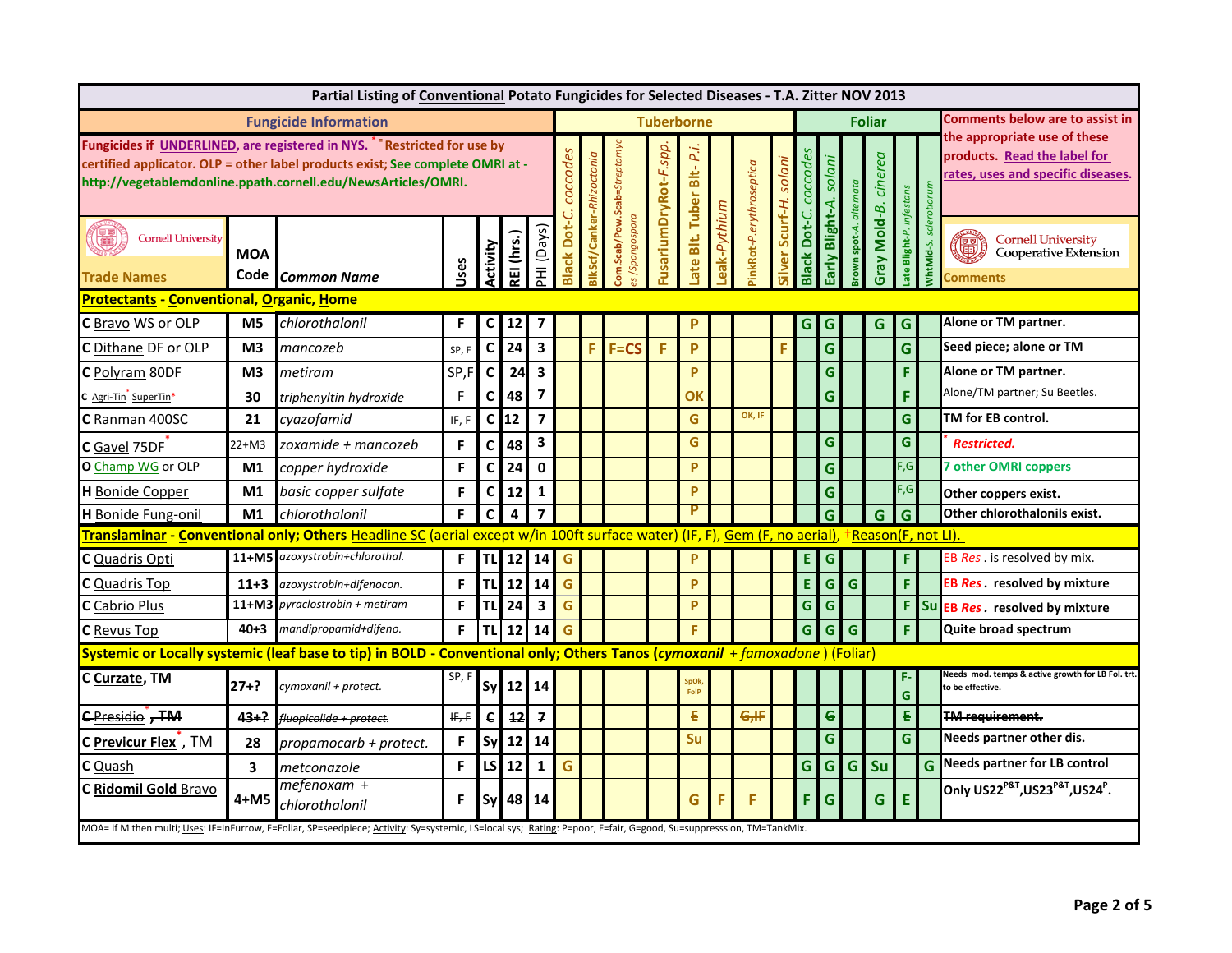|                                            | Selected Listing of OMRI and NYS Registered Potato Fungicides with Efficacy Comments (See full list<br>http://vegetablemdonline.ppath.cornell.edu/NewsArticles/OMRI%20Product%20List%20Oct%202012.pdf) |                                                                                                                                                                   |           |              |              |             |                   |                   |     |             |                                        |     |             |             |                  |             |               |             |                     |      |                                                   |
|--------------------------------------------|--------------------------------------------------------------------------------------------------------------------------------------------------------------------------------------------------------|-------------------------------------------------------------------------------------------------------------------------------------------------------------------|-----------|--------------|--------------|-------------|-------------------|-------------------|-----|-------------|----------------------------------------|-----|-------------|-------------|------------------|-------------|---------------|-------------|---------------------|------|---------------------------------------------------|
|                                            |                                                                                                                                                                                                        | Prepared by T. A. Zitter, Dept of Plant Path & Plant-Microbe Biology, Cornell University, Ithaca, NY NOV 2013                                                     |           |              |              |             |                   |                   |     |             |                                        |     |             |             |                  |             |               |             |                     |      |                                                   |
| <b>Potato Fungicide Information</b>        |                                                                                                                                                                                                        |                                                                                                                                                                   |           |              |              |             | <b>Tuberborne</b> |                   |     |             |                                        |     |             |             |                  |             | <b>Foliar</b> |             |                     |      |                                                   |
| Trade Names(p.OMRI)                        | <b>MOA</b><br>Code                                                                                                                                                                                     | Common Name                                                                                                                                                       | Uses      | Activity     | REI (hrs.)   | PHI (Days)  | Black Do          | ũ<br><b>Black</b> | deo | š<br>iusari | $\overline{\mathbf{a}}$<br>sit.<br>ate | eak | Rot<br>Pink | Silver Scur | <b>Black Dot</b> | Early Bligh | Gray Mold     | Late Blight | <b>Jerticillium</b> | Mold | $\frac{1}{2}$ Comments                            |
| <b>Actinovate AG (p.2)</b>                 | Bio.                                                                                                                                                                                                   | <b>Streptomyces lydicus</b>                                                                                                                                       | IF,SD     | C            | $\mathbf{1}$ | $\mathbf 0$ |                   | G                 |     | F           |                                        |     |             |             |                  | F           | F             |             |                     |      | In-furrow, Soil drench, Fol.                      |
| Actino-Iron (p.2)                          | Bio.                                                                                                                                                                                                   | Streptomyces lydicus                                                                                                                                              | <b>SD</b> | C            | 4            | 0           |                   | G                 |     | F           |                                        |     |             |             |                  |             |               |             |                     |      | In-furrow or side dress.                          |
| <u>Agri-mycin 17</u> (p.3)                 | Bio.                                                                                                                                                                                                   | <b>Streptomyces sulfate</b>                                                                                                                                       | <b>SP</b> | C            | 12           | $\pmb{0}$   |                   |                   |     |             |                                        |     |             |             |                  |             |               |             |                     |      | On cut seed for Soft Rot & Blk. Leg               |
| BadgeX <sub>2</sub> (p.10)                 | M1                                                                                                                                                                                                     | Cu oxychloride + Cu hyd                                                                                                                                           | F         | $\mathsf{C}$ | 4            | $\mathbf 0$ |                   |                   |     |             |                                        |     |             |             |                  |             |               |             |                     |      | Use preventatively esp. for LB.                   |
| Cease (p.22)                               | Bio.                                                                                                                                                                                                   | Bacillus subtilis                                                                                                                                                 | F         | C            | 4            | $\mathbf 0$ |                   |                   |     |             |                                        |     |             |             |                  | F           |               | P           |                     |      | For suppression only.                             |
| Contans WG (p.26)                          | Bio.                                                                                                                                                                                                   | Coniothyrium minitans                                                                                                                                             | Soil      | C            | 4            | 0           |                   |                   |     |             |                                        |     |             |             |                  |             |               |             |                     | G    | Incorporate in soil prior to plt.                 |
| Camelot O, Cueva p.<br>22/27               | M1                                                                                                                                                                                                     | copper octanoate                                                                                                                                                  | F         | C            | 4            | 0           |                   |                   |     |             | P                                      |     |             |             |                  | F.          |               | F           |                     |      | Use preventatively esp. for LB.                   |
| Champ WG p.22, Nu-<br>Cop 50DF p.74        | M1                                                                                                                                                                                                     | copper hydroxide                                                                                                                                                  | F         | C            | 24           | 0           |                   |                   |     |             | P                                      |     |             |             |                  | F.          |               | F           |                     |      | Use preventatively esp. for LB                    |
| JMS Stylet Oil p.78                        | <b>NC</b>                                                                                                                                                                                              | mineral oil                                                                                                                                                       | F         | C            | 4            | 0           |                   |                   |     |             |                                        |     |             |             |                  | F           |               |             |                     |      | Primarily used for insects.                       |
| Kumulus DF p.58                            | M <sub>2</sub>                                                                                                                                                                                         | sulfur                                                                                                                                                            | F         | C            | 24           | $\mathbf 0$ |                   |                   |     |             |                                        |     |             |             |                  |             |               |             |                     |      | For Pow. Mildew and mites.                        |
| M-Pede p.67                                | <b>NC</b>                                                                                                                                                                                              | K salts of fatty acids                                                                                                                                            | F         | $\mathsf{C}$ | 12           | $\mathbf 0$ |                   |                   |     |             |                                        |     |             |             |                  |             |               |             |                     |      | For Pow. Mildew and mites.                        |
| Micro Sulf p.63                            | M <sub>2</sub>                                                                                                                                                                                         | sulfur                                                                                                                                                            | F         | C            | 24           | $\mathbf 0$ |                   |                   |     |             |                                        |     |             |             |                  |             |               |             |                     |      | For Pow. Mildew and mites.                        |
| <b>Microthiol Disperss</b><br>p.64         | M <sub>2</sub>                                                                                                                                                                                         | sulfur                                                                                                                                                            | F         | C            | 24           | $\mathbf 0$ |                   |                   |     |             |                                        |     |             |             |                  |             |               |             |                     |      | for PM and mites.                                 |
| Nordox 75WG p.73                           | M <sub>1</sub>                                                                                                                                                                                         | cuprous oxide                                                                                                                                                     | F         | C            | ${\bf 12}$   | 0           |                   |                   |     |             | P                                      |     |             |             |                  | F           |               | F.          |                     |      | Use preventatively esp. for LB.                   |
| Oxidate p.81                               | <b>NC</b>                                                                                                                                                                                              | hydrogen peroxide                                                                                                                                                 | F         | $\mathsf{C}$ | $\mathbf{1}$ | $\mathbf 0$ |                   |                   |     |             |                                        |     |             |             |                  | p           |               | P           |                     |      | Limited efficacy.                                 |
| RootShield Plus $^{\mathrm{+}}$ WP<br>p.93 | Bio.                                                                                                                                                                                                   | Trichoderma harzianum &<br>T. virens                                                                                                                              | SP,IF     | $\mathsf{C}$ | 4            | $\mathbf 0$ |                   | G                 |     |             |                                        |     |             |             |                  |             |               |             |                     |      | Use for SP or IF treatment. Also Bio-<br>Tam p.16 |
| Serenade p. 98                             | Bio.                                                                                                                                                                                                   | Bacillus subtilis                                                                                                                                                 | F         | C            | 4            | 0           |                   |                   |     |             |                                        |     |             |             |                  | F           |               | P           |                     |      | Various formulations.                             |
| Serenade Soil p.99                         | Bio.                                                                                                                                                                                                   | Bacillus subtilis                                                                                                                                                 | IF,SD     | $\mathbf{C}$ | 4            | $\mathbf 0$ |                   | G                 |     | F           |                                        |     |             |             |                  |             |               |             |                     |      | Use in-furrow or as soil drench.                  |
| T-22 HC p. 105                             | Bio.                                                                                                                                                                                                   | Trichoderma harzianum                                                                                                                                             | <b>SP</b> | C            | 4            | $\mathbf 0$ |                   |                   |     |             |                                        |     |             |             |                  |             |               |             |                     |      | Also RootShield Plus WP p.93                      |
| Taegro p. 105                              | Bio.                                                                                                                                                                                                   | B.s. amyloliquefaciens                                                                                                                                            | IF,SD     | C            | 24           | $\mathbf 0$ |                   | F                 |     | F           |                                        |     |             |             |                  |             |               |             |                     |      | See also Double Nickle 55 p.30                    |
| <u>Trilogy</u> p. 109                      | <b>NC</b>                                                                                                                                                                                              | neem oil                                                                                                                                                          | F         | C            | 4            | $\mathbf 0$ |                   |                   |     |             |                                        |     |             |             |                  |             |               |             |                     |      | Generic for Dis, Ins., Mites.                     |
|                                            |                                                                                                                                                                                                        | IF UNDERLINED = then Labeled in NYS; MODE of ACTION: NC = Not Classified; USES: F = Foliar; IF = In-furrow; PH = Post harvest; SD = Soil Drench; SP = Seed Piece. |           |              |              |             |                   |                   |     |             |                                        |     |             |             |                  |             |               |             |                     |      |                                                   |
|                                            |                                                                                                                                                                                                        | SCALE: P = Poor; F = Fair; G = Good. NOTE: OMRI list changes often so check latest web version @ http://www.omri.org/omri-lists/download                          |           |              |              |             |                   |                   |     |             |                                        |     |             |             |                  |             |               |             |                     |      | Copyright T. A. Zitter © Cornell University 2013  |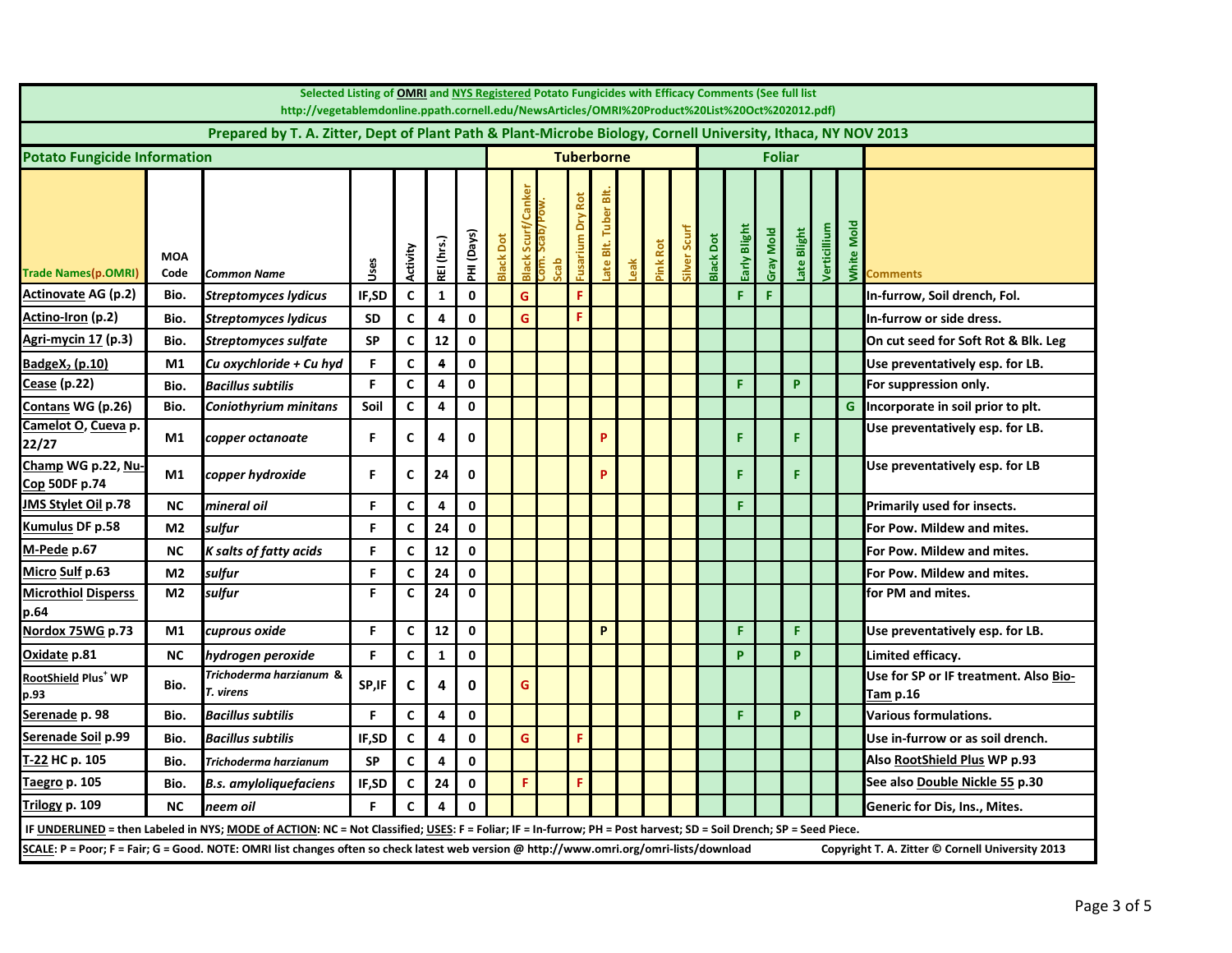| <b>Cultivar</b>                             | Parentage (r=Release date)                                                         | <b>Usage</b>             | <b>Com Scab</b>            | ss  | <b>BD</b> | <b>PR</b> | <b>E</b> Blt   | <b>GN, Maturity, LB, EB, Vert, Comts, Yld, BlueRibbon</b>                                                                                        |
|---------------------------------------------|------------------------------------------------------------------------------------|--------------------------|----------------------------|-----|-----------|-----------|----------------|--------------------------------------------------------------------------------------------------------------------------------------------------|
| *Adirondack Blue*                           | (Chieftain x BlkRussian) x NY96 (x93) r'03                                         | TS, spec.                | <b>Sus</b>                 | Sus |           |           |                | GNS, E ,LBS; Dk purple skin; purple flesh;<br>(Red+White+Blue possible).                                                                         |
| 'Adirondack Red*                            | (Chieftain x BlkRussian) x Q155-3(x94)r'04 TS, spec.                               |                          | <b>T</b> like Atl.         | Sus |           |           |                | GNR; E; LBS ; Red pur skin; red flesh; flavor +++;<br>(Red+White+Blue possible).                                                                 |
| <b>All Blue</b>                             | Unknown r?                                                                         | TS, spec.                | <b>Sus</b>                 | Sus |           |           |                | GNS;L;LBS; Blu/pur skin; <u>purple flesh</u> ; forTerraChips                                                                                     |
| *Allegany* (NY 72)                          | M297-17 x bulk pollen GNS(cro 19--) r'90                                           | Chip, TS                 | <b>Res</b>                 |     |           |           | <b>MR</b>      | GNR; VeryL; LBMS; Spec. Grav. & color='Norchip'.                                                                                                 |
| *Andover*, *GH2*                            | Allegany x Atlantic (cross 1981) r'95                                              | Chip <sup>45F</sup> , TS | <b>MRes</b>                |     | MS-S      |           |                | GNR; E; LBS; Chips from 45F; Multipurpose; flavor +++                                                                                            |
| <b>Atlantic USDA</b>                        | Waseon x B5141-6 (Lenape) r'76                                                     | Chip, TS                 | <b>Tol</b>                 |     |           | <b>MR</b> | <b>MR</b>      | GNR; M; LBS; Tol Vert. & pink eye; high Spec. Gravity.                                                                                           |
| Banana                                      | Unknown 90 years                                                                   | TS, spec.                | <b>MR</b>                  |     | <b>VS</b> |           |                | GNS.L.LBS.Md Sus Vert:pale yellow skin & flesh.                                                                                                  |
| <b>Chieftain (Red) lowa,</b><br><b>USDA</b> | LA1027-18 x LA1354 r'66                                                            | <b>TS</b>                | <b>MR</b>                  | MS  | <b>MS</b> | <b>MS</b> | <b>MR</b>      | GNS; M; LBS; Good yids > 'Norland'; eating+++;<br>(Red+White+Blue possible).                                                                     |
| <b>Chippewa USDA</b>                        | USDA S40568 x USDAS24642 r1933                                                     | <b>TS</b>                | <b>Sus</b>                 |     |           |           | <b>MS</b>      | GNS, E, LBS, Hvy no. of sm tubers if dry conditions.                                                                                             |
| *Elba* (NY 59)                              | D29-10 X NY27 (cross 1968)                                                         | <b>TS</b>                | <b>Sus</b>                 |     |           |           | <b>MR</b>      | GNR, very L, later than 'Kat', LBR, but tubers sus.,<br>Verticillium Res. Sus to Int. necrosis.                                                  |
| *Eva* (NY 103)                              | Steuben x bulk pollen hybrids (x 86) r'99                                          |                          | Chip, $TS$ $MR = Mono$ vis |     | <b>MS</b> |           | <b>Mod</b>     | GNR, M, LBS, Bright rnd, shallow eyes; long dormancy +++;<br><b>Res PVX, PVY</b><br>GNR, L, LBS; Verticillium Resistant, round white tubers; Sus |
| 'Genesee* (NY 78)                           | M348-45 x Katahdin (cross 77) r'93                                                 | <b>TS</b>                | <b>Tol = Mono.</b> Sus     |     | <b>MS</b> |           | <b>MR</b>      | to Rhiz.                                                                                                                                         |
| *Kanona* (NY 71)                            | Peconic x bulk pollen GN sus r'89                                                  | Chip, TS                 | <b>Sus</b>                 |     |           |           | <b>V Sus</b>   | <b>GNR; ML; LBS; Verticillum Resistant.</b>                                                                                                      |
|                                             | *Kasoag Gold* (NY125) Kueka Gold x Genesee (cross 1993)                            | <b>TS</b>                | $Res = AtI$ .              |     |           |           |                | GNR, M; LBS; Pale yellow flesh; Excellent yield potential;<br>Small tuber size.                                                                  |
| *King Harry* (NY 131)                       | N142-72 x Pike (cross 1994)                                                        | <b>TS</b>                | <b>Vsus=Chip</b>           |     |           |           |                | GNR; E similar to 'Superior'; Good insect resistance from<br>trichomes; consider for organic production.                                         |
| *Lamoka* (NY 139)                           | NY120xNY115 (cross 1998)r'10PurF/WhTip                                             | Chip                     | <b>MR</b>                  |     |           |           |                | GNR1; ML; LBS; Lrg tubers; dorm 1 wk>'Atlantic'; Int Def;<br>Leak and Soft Rot? Low levels of Blackheart.                                        |
| *Lehigh* (NY 126)                           | Keuka Gold x Pike (cross 1994)r'07                                                 | <b>TS</b>                | <b>Exc. Res</b>            |     | <b>MR</b> |           | $\overline{?}$ | GNR, M, LBS, Nice yellow flesh; firm after boiling.                                                                                              |
| *Marcy* (NY 112)                            | Atlantic x Q155-3 (cross '90)r'02                                                  | Chip                     | <b>Res like</b><br>Sup.    |     |           |           | $\overline{P}$ | GNR; L; LBS; Large vines; tubers with scrufy skin; Sus to<br><b>Black Spot bruising.</b>                                                         |
| *Monticello* (NY 102)                       | Steuben x Kanona (cross1986)for ME r'03                                            | Chip                     | <b>MR</b>                  |     |           |           | <b>MS</b>      | GNR; M; LBS; ScabRes less than'Superior'or'Pike'.                                                                                                |
|                                             |                                                                                    |                          |                            |     |           |           |                | Cultivar color coding refers to tuber skin color or flesh color; CScab= Streptomyces scabies; PScab= Spongospora subterranea; SS= Silver         |
|                                             |                                                                                    |                          |                            |     |           |           |                | Scurf (Helminthosporium solani); BD= Black dot (Colletotrichum coccodes); PRt= refers to Pink Rot (Phytophthora erythroseptica                   |
|                                             |                                                                                    |                          |                            |     |           |           |                | )response for tuber susceptibility; EB= Early Blight (Alternaria solani); LB= Late blight (Phytophthora infestans); GNR= applies for Ro1 or 2    |
|                                             |                                                                                    |                          |                            |     |           |           |                | of the golden nematode. Unless indicated; Chippers compare to Atlantic, TS compares to Reba or Chieftain. Cultivars dropped from this            |
|                                             | page of an earlier version include Dakota Crisp, *E43-10*, and Monona (Frito-Lay). |                          |                            |     |           |           |                |                                                                                                                                                  |